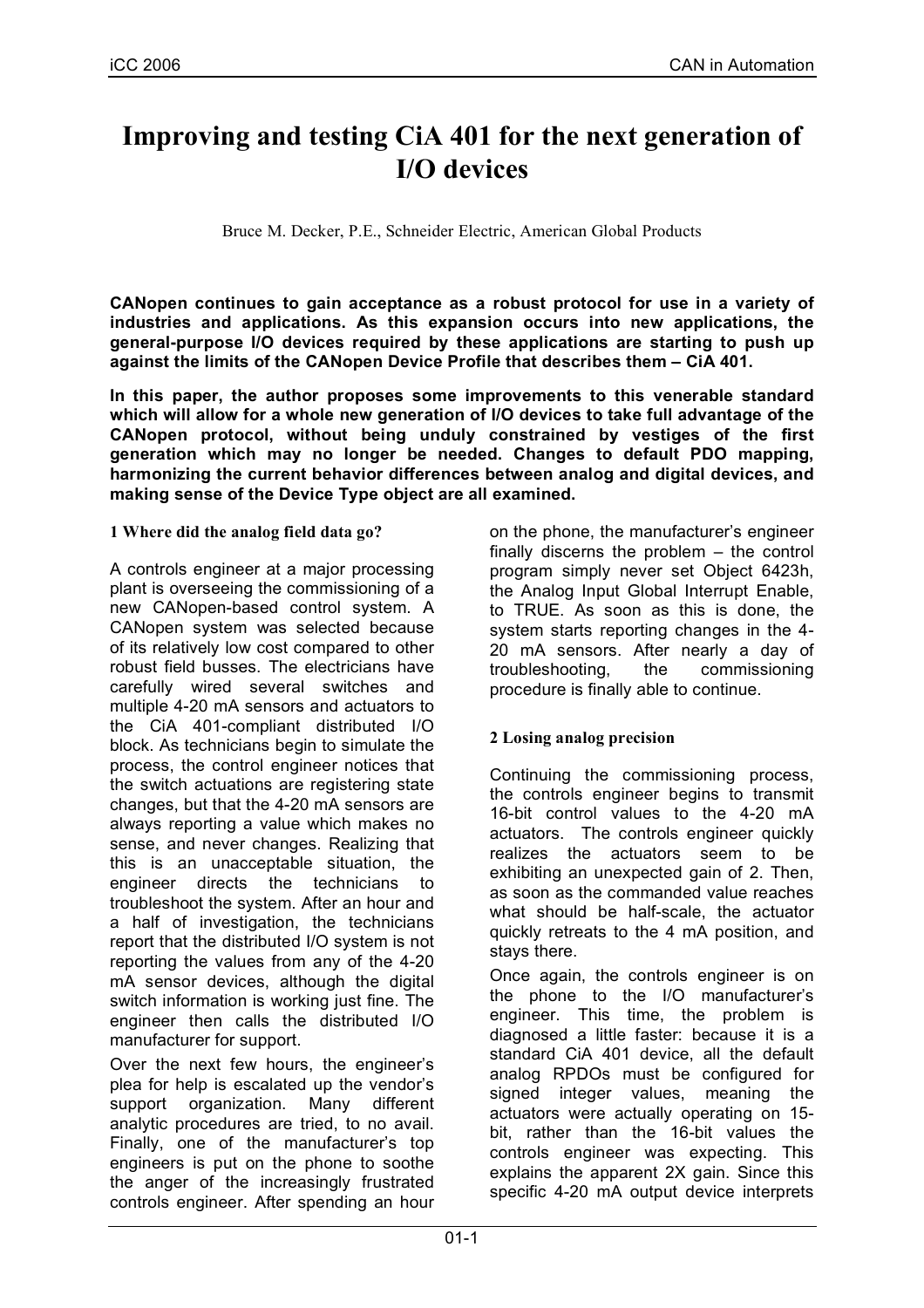any negative integer value as a minimum current situation, it set the output to 4 mA for all control values over 8000h. In order for the actuators to work on unsigned 16 bit integer values, the controls engineer must map the RPDOs into the manufacturer-specific area of the device's object dictionary, where these registers are defined.

The controls engineer is now quite frustrated that company management selected CANopen as the fieldbus. All of this was supposed to be easy.

# **3 What does the device type object mean?**

By now, the controls engineer has obtained a copy of CiA 401 and a diagnostic tool which allows direct<br>interrogation of the device obiect interrogation of the device object dictionary. The engineer decides to start at learning the basics of CANopen, and uses the diagnostic tool to request the value of the device type register, object 1000h.

The value returned is confusing, to say the least – it is 401d. Looking at CiA 401, the engineer believes some of the function bits should be set. After all, the device has digital inputs, digital outputs, analog inputs, and analog outputs. Shouldn't bits 16 through 19 of object 1000h be set? If these are not set, then what is the meaning of the device type object?

The controls engineer is now really questioning the decision to deploy a CANopen system.

# **4 Re-visiting CiA 401**

Even though the preceding travails of our controls engineer are fictional, they are based upon real, recent events of which the author is aware. It is these types of real-world issues which cause many potential customers to think twice about deploying a CANopen – based system.

It is apparent the original authors of CiA 401 were trying to write specifications that were reasonable and usable for the types of devices which existed at the time. They greatly succeeded at this. Some devices, especially CANopen master devices, were fairly limited in their capabilities a few years ago. CANopen was new, and not

widely deployed. While the author of this paper is sure they hoped for wide acceptance and deployment of CANopen devices and systems, they could not possibly have foreseen the issues that the customer would or could encounter. To that end, the author believes it is time for the CiA to re-visit the venerable CiA 401 standard, and to improve the standard so that it does not become a hindrance to its own success.

# **5 Harmonizing analog and digital behavior**

Our control engineer's unfortunate first scenario, where the engineer assumed analog and digital input data had the same basic behavior, has occurred more than once in the last few years as CiA 401 generic I/O devices are being deployed. The author's experience is that many end users of CANopen devices do not want, nor do they have the time, to become CANopen experts. They want their device to work "out of the box" for their particular application. When you consider that CiA 401 treats analog and digital inputs differently, it is really not surprising that this confusing scenario is occurring time and time again.

When CiA 401 was written, there was a very real concern that default-configured analog input sources would flood the CANopen bus when the bus was set to the operational state, because the analog input modules would immediately transmit a TPDO for every single least significant bit (LSB) change – possibly just noise in the signal. For digital data, there was no similar concern. As a result, TPDOs for digital inputs are enabled as soon as the bus is set to operational, while analog TPDOs must be explicitly enabled by setting the conditionally required object 6423h to TRUE. There is an optional object (6005h) which may be used to globally enable or disable the sending of 8-bit digital TPDOs. Even if this object is implemented, the default value would be set to TRUE, so the behavior of a default configured system would still be the same.

In retrospect, perhaps it would have been better if CiA 401 had used a different mechanism for analog TPDOs. For example, the TPDO Inhibit Time default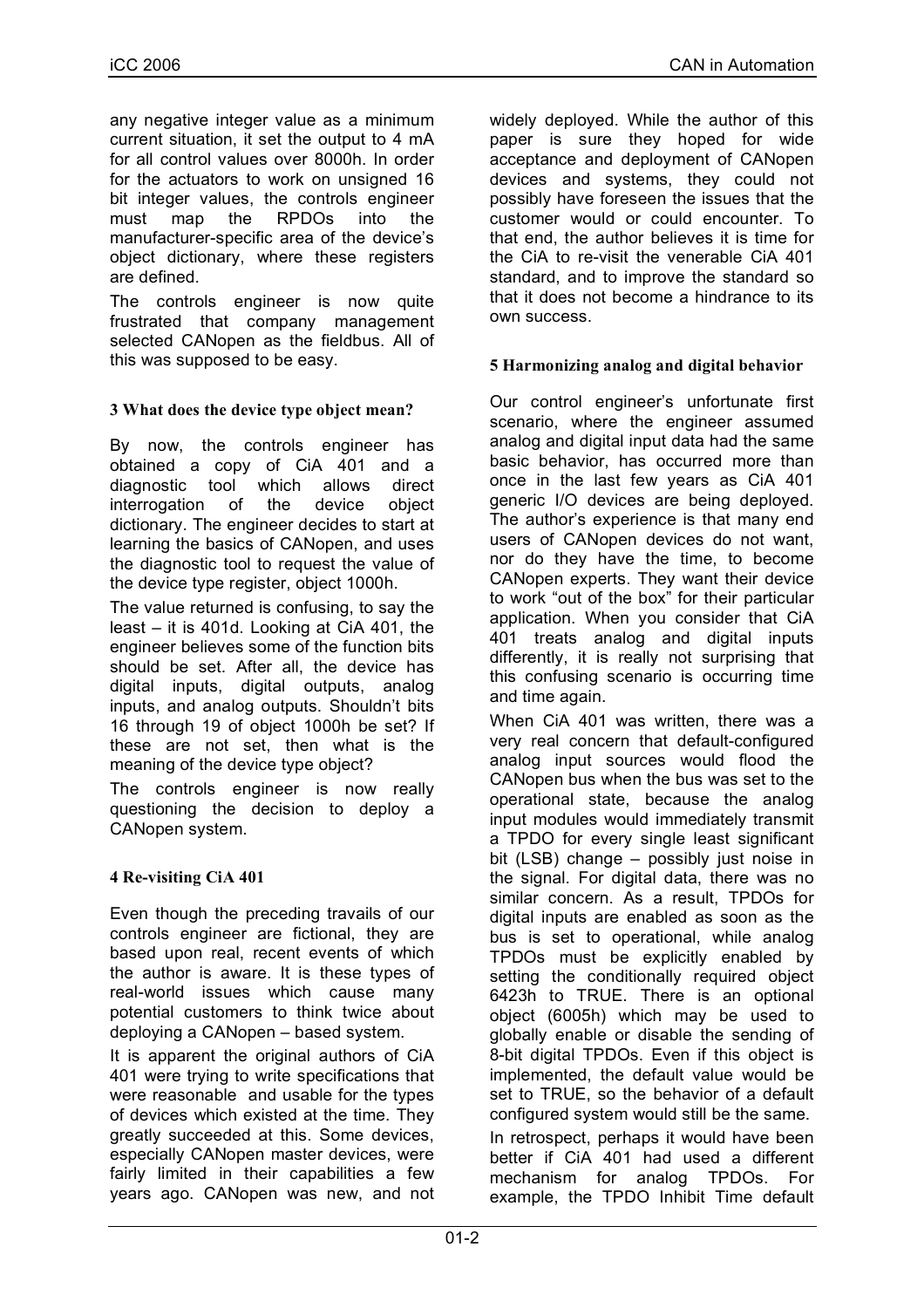value could have been set to 100 milliseconds, insuring that the analog TPDOs did not flood the bus. However, this was not done because Inhibit Time is optional for PDOs.

If there were no CiA 401 compliant units deployed, it would be a simple matter to make the analog and digital input behaviors identical, and to come up with a better solution to the bus flooding issue. However, there are many CiA 401 devices deployed, and making the behaviors consistent in the standard would create a massive and unacceptable backwards compatibility nightmare. However, there is a simple solution.

The underlying problem for our controls engineer was more subtle. Even if the engineer knew *a priori* that he/she needed to set the state of object 6423h to TRUE, the engineer still has no way of knowing that it actually occurred! This is even more serious a situation when a "minor" modification is made to an existing application program which accidentally deletes the setting of the object. If the analog inputs are being used as feedback values for the process control, such as might occur in a simple Proportional-Integral-Derivative (PID) loop, the process can be actually out of control until some other (digital) indicator sets an alarm. Clearly, this is not acceptable. The user needs to know immediately if the analog TPDOs are inhibited when the CANopen device is set to its operational state.

# **6 A simple compromise solution**

The simple solution to this problem is to modify CiA 401 to require all analog input devices to send an EMCY message (the value to be determined) immediately upon transitioning to the operational state if object 6423h is set to FALSE. This allows backwards compatibility with existing CiA 401 devices, and provides a means for immediate feedback to the user. Since the user may actually want the analog PDOs off for some reason, this condition cannot be considered a device fault, and thus the device will not automatically transition to the pre-operational state when this occurs. The user can choose to ignore this EMCY message at their own risk, or they can execute an application - appropriate procedure to prevent a catastrophe.

# **7 The default PDO mappings**

Our controls engineer's second headache was caused by a misunderstanding of the CiA 401 default mappings. Once again, the original authors of CiA 401 were trying to achieve a level of uniformity between devices, given the capabilities of the CANopen masters and slaves at the time. But again, the capabilities of modern automation devices are turning these attempts at simplification into a hindrance. To set the philosophical groundwork for the next proposal, let us take a quick look at another scientific discipline: objectoriented (OO) software programming.

Two of the foundational principles of OO fit together like a hand in a glove – abstraction and encapsulation. These two principles combine to give rise to the concept of an object class, which describes a standard interface to the object, as well as the behaviors of the object when the interface is accessed by another object. The major tenet of encapsulation is that the object class itself determines its own behavior. This principle means that a member of a particular object class is in control of what it does, and another object cannot make it do something it is not capable of doing.

A third foundational principle of OO is inheritance. Any object class can be "refined" by deriving a child class from it. The child class "inherits" the interface and behavior of the parent object, but is free to modify the particulars to suit the needs of the application program.

Let us now come back to CiA 401 and apply these OO principles to compliant devices. Consider: if a device is designed to handle 4-20 mA devices, where negative data values are meaningless, why should it be forced to default to mapping signed integer values? If we apply the OO principles described, we can conclude that the device should tell the CANopen master what type of data it handles, and not the other way around. After all, if we consider that the 4-20 mA output device is a child class of the analog output parent class, should it be required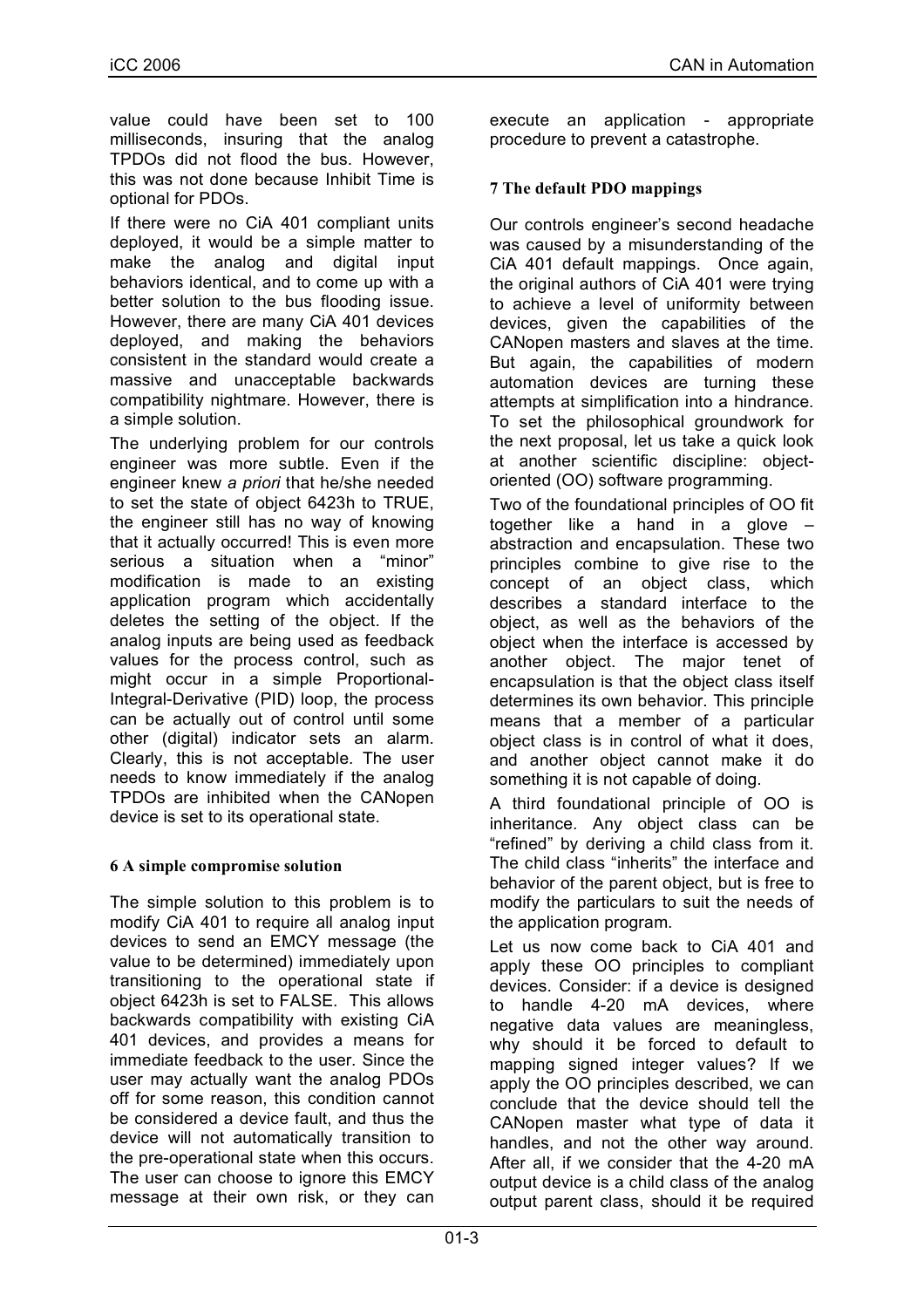to support what is at best, sub-optimal data types? In the author's opinion, this should not be the case.

Let us take another example. CIA requires digital input or output devices to support 8 bit data words by default. But what if a manufacturer needs to make a 16-bit cohesive digital module for a particular market need? There are several issues here. First, CiA 401 does not prescribe how to map 16 bit data onto 8 bit objects, so it is conceivable that different vendors will map it different ways, creating an interoperability (or rather, a noninteroperability) headache. In addition, the manufacturer is now burdened with double mapping of the object. If the device is a 16 bit input device, it makes sense to use object 6100h for the data value. But the standard requires it to simultaneously be mapped to object 6000h for 8 bit compatibility. Needless to say, this is a disincentive to manufacturing anything other than a 8 bit digital I/O device.

#### **8 Let the device determine the default PDO mappings**

As applications for CANopen devices proliferate, the author believes the newer devices should determine what objects are mapped into the PDOs, based upon what makes sense for the device. A 16 bit digital input device could map object 6100h into the first TPDO. And if the device has multiple digital channels, and does not support analog inputs, it could map several sub-indices of object 6100h into TPDO2 through TPDO4!

A little more work must be done to satisfy the 4-20 mA requirements. CiA 401 does not currently specify standard objects for unsigned analog data, only for 8, 16, and 32 bit signed integer data plus floating point values. These new objects would need to first be defined and then they could be mapped into any of the first four PDOs. An alternative to this is to add a sub-index to the existing objects which specifies the default data type. But this approach is not consistent with the way digital objects are handled.

Of course, this puts more responsibility on the future CANopen masters. They must know, as part of their configuration time, to

read all the default PDOs, and how to interpret the data based upon the objects being mapped. Since modern CANopen masters have more processing capability, this should be no issue.

In order to insure compatibility, as well as signal the master that the device conforms to the new version of the specification, there must be an indicator mechanism defined. One of the currently undefined bits in object 1000h, for example bit #22, could be utilized for this purpose. See figure #1 for the current structure of object 1000h in a CiA 401 device.

## **9 Making object 1000h more meaningful**

Our controls engineer's final conundrum came from looking at object 1000h. A value of 401d was certainly a legal value. The specification clearly states: "Any combination of digital/analogue inputs and outputs is allowed", which presumably means no functionality bits being set is also allowed. But the engineer had to wonder, why weren't the capability bits reporting useful information about the device?

Of course, the manufacturer may have had a good reason to not set the bits. However, it is hard to say the device is truly CiA 401 compliant if the upper 16 bits of object 1000h are all zeros. These upper 16 bits are supposed to indicate the existence of the specified mappings and objects for each type of capability.

The CiA Conformance Testing Task Force, of which the author is a member, has examined this issue. Many of the members are of the opinion that a generic I/O device cannot be considered CiA 401 compliant unless at least one of the bits is set, (or a special function, e.g. joystick, is indicated) and the required objects and mappings for the indicated capabilities are conformant with the specification.